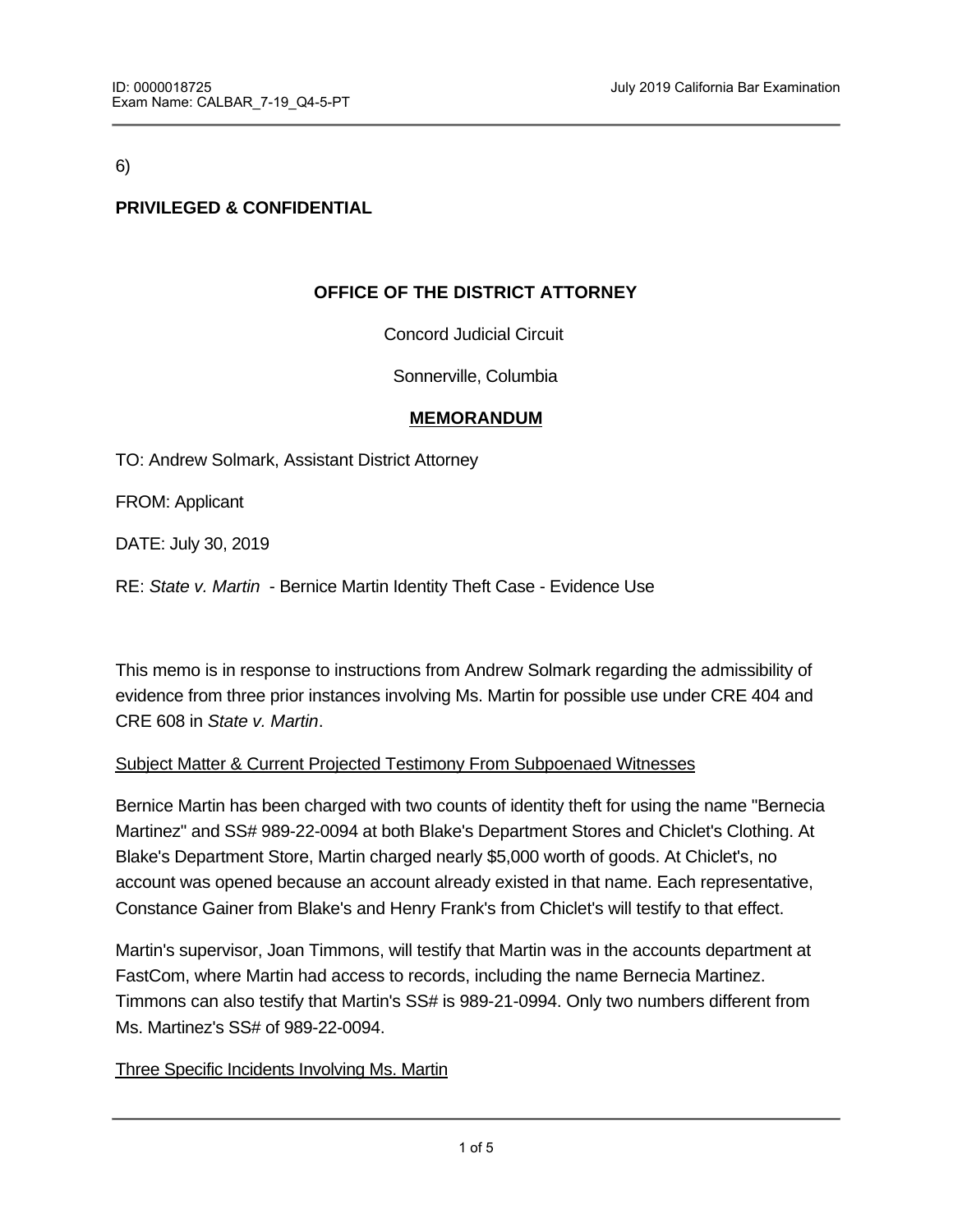In order to more clearly discuss the three incidents as they relate to substantive and impeachable evidence. Each incident is paraphrased below and given a descriptor.

The first incident: involves a police stop of Ms. Martin for a broken tail light where Ms. Martin gave the officer a different name and driver's license. The name given was to Ms. Martin's sister, Beverly Martin. **("False Info" or "incident one")**

The second incident: involves Ms. Martin intoxicated outside the Blue Moon Bar two months ago where she could hardly stand and was shouting at the officer before she walked off and hailed a cab. **("Drunk Shouter" or "incident two)**

The third incident: involves a call to Ms. Martinez from Ms. Martin's FastCom phone number wherein the caller identified herself as Bernice and threatened that if Ms. Martinez testified, she would "regret it." Further, the caller stated that if Ms. Martinez testified she should testify that she gave "Bernice" permission to open the accounts. **("False Testimony" or "incident three")**

# **I. Substantive Evidence - Columbia Rule of Evidence 404 ("CRE 404")**

CRE 404(b)(1) prohibits admission of prior bad acts to establish an individual's character or propensity to commit a crime. CRE 404(b)(2) permits the admission of prior bad acts to show motive, opportunity, intent, preparation, plan, knowledge, identity, or absence of mistake or accident. The court will look to the degree of similarity to the charged crime and the temporal relevance of the other acts.

As explained below, given the three incidents above it is likely that only incident one and three are admissible substantively.

### A. Incident One and Three Likely Admissible Under CRE 404(b)(2)

The Court in *Landreau* found that an incident where the defendant provided a bank a false name, fabricated SS# , and false date of birth for a loan was admissible under CRE 404. Even when the bank found out about the false identity through a credit check. Ms. Martin, in incident one, gave a different name and driver's license to an officer. Further, the office found out about the falsity just as the bank had. This situation surrounding giving false information to a police officer is similar to giving false information to a bank. Thus, incident one is likely admissible under CRE 404.

Further, just as the court found the actions could show "intent or absence of mistake." *Landreau*. The actions of Ms. Martin in incident one likewise show "intent or absence of mistake. Both cases and both incidents involved falsifying information for financial gain.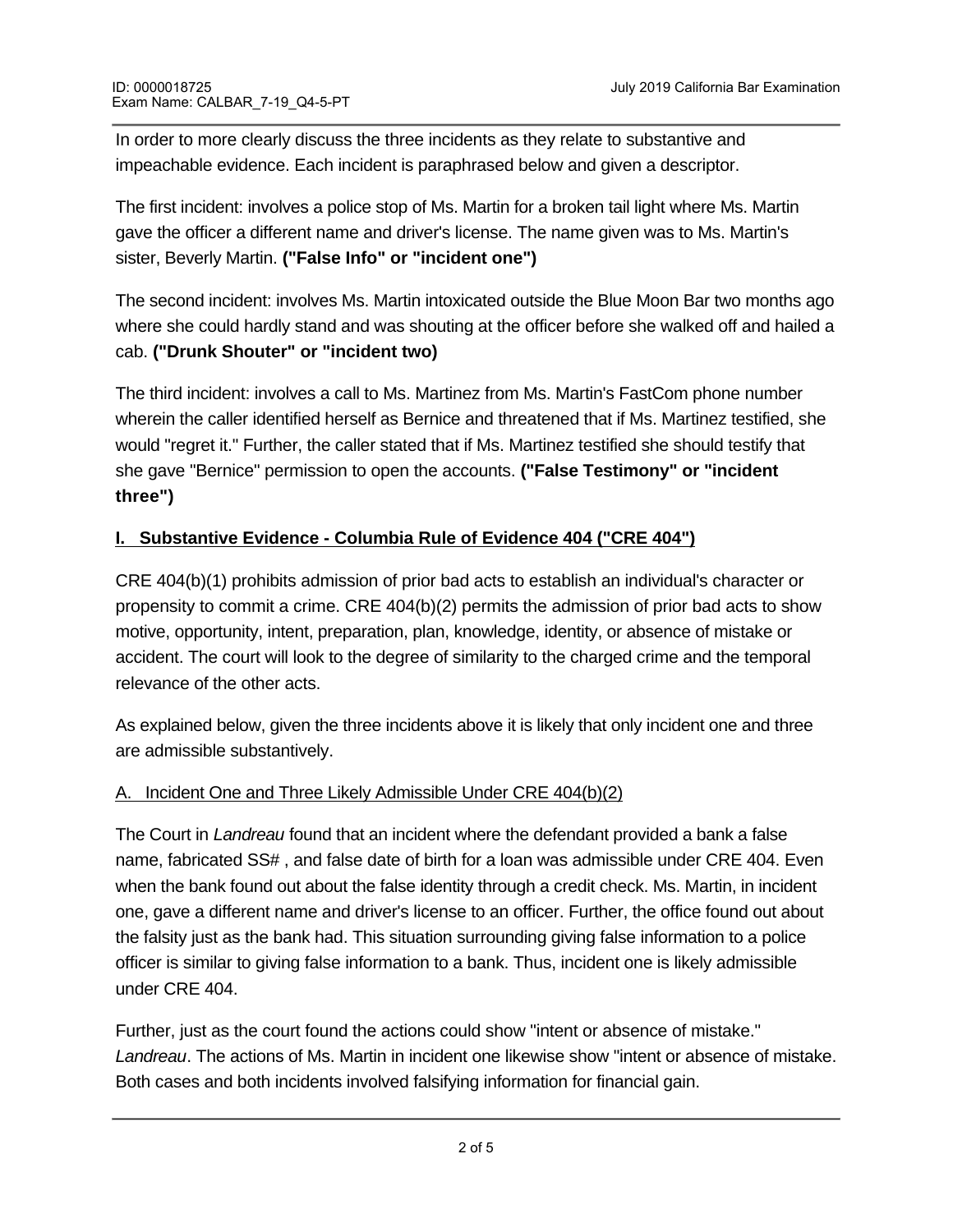Incident three, where Ms. Martin calls the victim to threaten and tell her to perjure herself can be used to show "plan or knowledge." Since Ms. Martin tells her to use the name "Bernice" to falsely testify consent was given for the identity theft, the prosecution can show that not only did Ms. Martin have knowledge of the charged crimes, but Ms. Martin had a "plan" because of the similarity between their names and social security numbers. Thus, incident three may admissible under CRE 404(b)(2) to show "plan or knowledge."

Ms. Martin's attorney will likely argue that there is no basis to know who was on the phone call in incident three. However, Timmons is willing to testify to the effect that Ms. Martin had access to the phones at FastCom and the phone call came from Ms. Martin's phone.

The prior acts are also sufficiently close in time to the charges in this case to satisfy use under CRE 404. Incident one was three months ago.

### B. Incident Two Likely NOT Admissible Under CRE 404

The Court in *Landreau* also found that an arrest from a bar fight was inadmissible under CRE 404 because acts of violence or intoxication were not similar to the crime at issue, passing bad checks. Here, it is likely that incident two is not admissible under CRE 404 because intoxication is not similar to the crime of identify theft. Further, incident three, threatening a witness over the phone is similar to the violence prong above and might not be considered similar to the identity theft crime as well.

### **II. Impeachment Evidence - Columbia Rule of Evidence 608 ("CRE 608")**

### A. Incident One and Three Likely Admissible For Impeachment of Ms. Martin

Under CRE 608, a witness may be asked about specific instances of conduct that are probative of a witness's character for truthfulness or untruthfulness. "[P]roviding false information to a police offer" has been held as conduct probative of the witness's truthfulness. *Proctor*. Incident one included Martin giving false information to a police officer. Since this untruthful conduct is expressly recognized in *Proctor*, it is very likely that incident one will be allowed for impeachment purposed under CRE 608.

Although no conviction came from giving the police officer false information in incident one, a conviction is not needed for impeachment evidence. In fact, the Court in *Proctor* found that impeachment evidence was proper where the impeachment questioning involved shoplifting but no conviction for the shoplifting existed. Martin's defense counsel may argue that there was no conviction because the shoplifting involved a 13-year old child, however, the purpose of the impeachment evidence was to show untruthfulness, a conviction based on the purported untruthfulness is not required.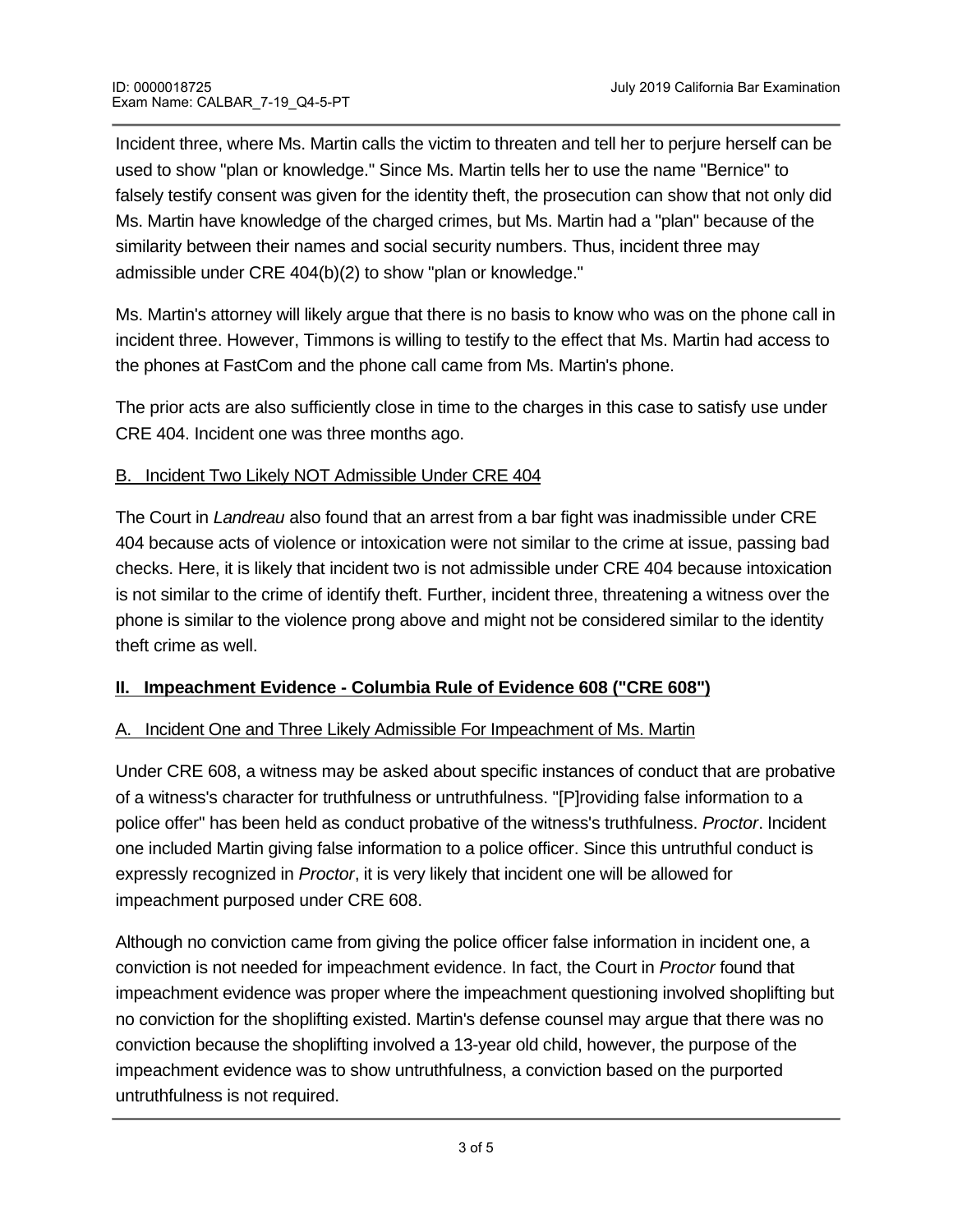In *Proctor*, the Court allowed questioning "that indicates a willingness to gain a personal advantage by dishonest means." Here, both the first incident ("False Info") and third incident ("False Testimony") could arguably fall under this umbrella. In the first incident, Martin attempted to use her sister information to escape getting a ticket. Lying to the police in this manner surely indicates Martin's willingness to gain personal advantage by dishonest means. Incident three, also shows that Martin wanted to gain advantage by dishonest means by calling the victim and telling her to commit purgery. Thus both, incidents one and three should be viable for impeachment of Ms. Martin at trial.

Further evidence of incident three's admissibility under CRE 608 is evidenced by the Columbia Court of Appeals in *State v. Voorhees*. In *Voorhees*, the court held that persuading a witness to lie on the stand constituted a proper focus of questioning. Thus, under CRE 608(b), incident three can most likely be used at trial to impeach Martin.

### B. Incident Two Likely NOT Admissible For Impeachment of Ms. Martin

Courts have prohibited questioning about some acts because they are not probative. This includes "acts of violence; instances of drug use; driving under the influence." *Proctor.* The second incident ("Drunk Shouter"), likely falls under this category of not probative enough to use as impeachment evidence under CRE 608. Martin was drunk outside of a bar. This is similar to drug use or driving under the influence in that a person is impaired. Thus, the second incident will not likely be admitting for impeachment purposes at trial.

The Supreme Court of Columbia, in *Proctor*, stated the case law for CRE 608 is not wellsettled. Please keep that in mind for the above objective analysis.

### **Conclusion**

Incident one will likely be admissible substantively under CRE 404(b)(2) to show "intent or absence of mistake" and for impeachment purposes under CRE 608.

Incident two will likely not be admissible substantively under CRE 404 or for impeachment purposes under CRE 608.

Incident three will likely be admissible substantively under CRE 404(b)(2) to show "plan or knowledge" and for impeachment purposes under CRE 608.

Respectfully,